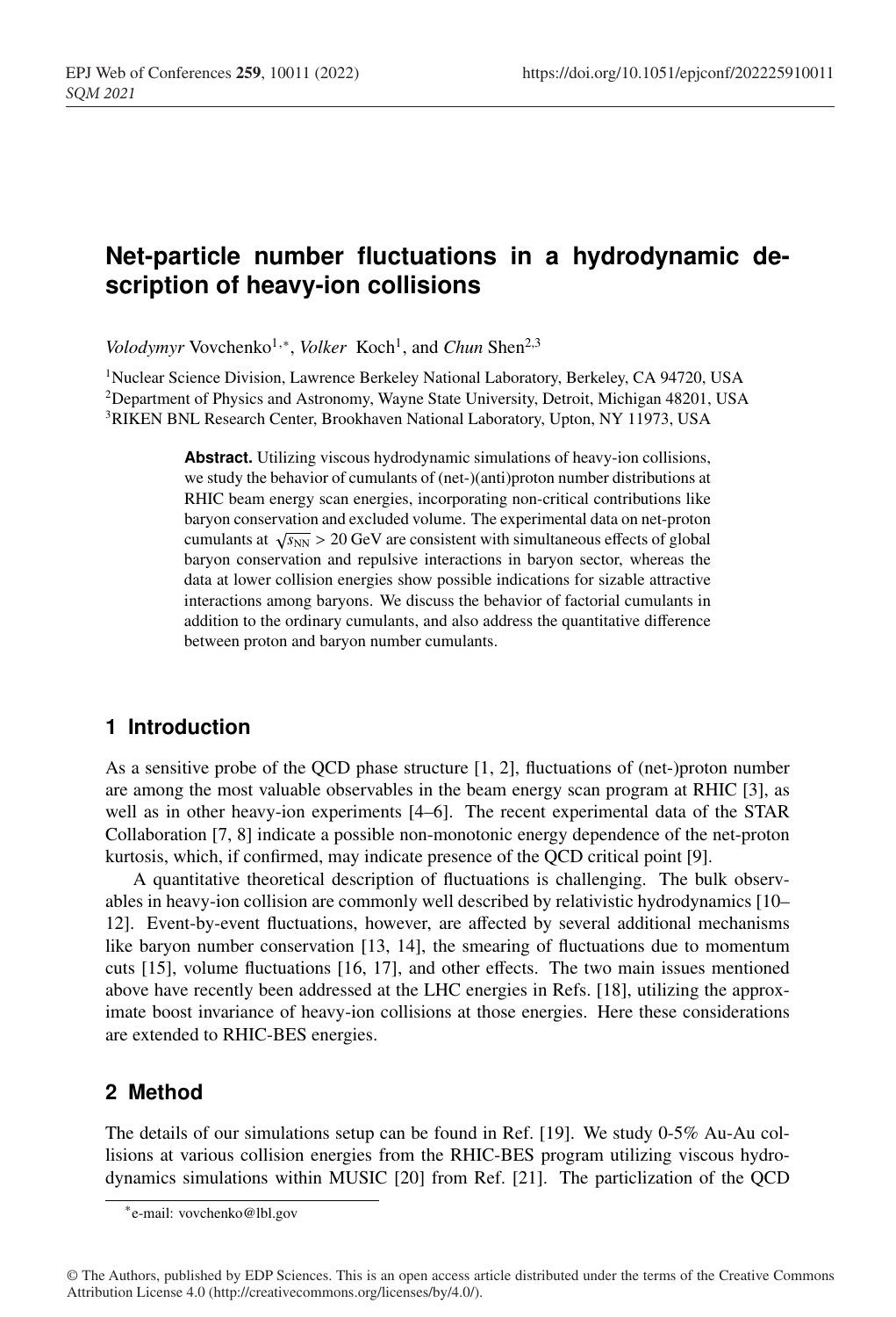

**Figure 1.** Collision energy dependence of the net-proton cumulant ratios  $\kappa_3/\kappa_1 \equiv S \sigma^3/M$  (left) and  $\kappa_4/\kappa_2 \equiv \kappa \sigma^2$  (right) in 0-5% Au-Au collisions at RHIC BES energies in a non-critical scenario compared with the STAR measurements [19, 24].

fluid takes place at a constant "switching" energy density of  $\varepsilon_{sw} = 0.26 \text{ GeV/fm}^3$  [21]. The cumulants of proton and baryon number are calculated at particlization analytically via a generalized Cooper-Frye procedure which incorporates effects of the excluded volume and baryon conservation. This is performed in two steps:

- 1. The proton and baryon number cumulants within the experimental acceptance are calculated in the grand-canonical limit, i.e. neglecting the exact global conservation of baryon number.
- 2. The calculated cumulants are corrected for baryon conservation.

In the first step the emission of particles from each hypersurface can be calculated independently, given the grand-canonical limit of these calculations. The joint baryon-proton cumulants  $\kappa_{n,m}^{B^{\pm},p^{\pm},\text{gce}}(\Delta p_{\text{acc}})$  of accepted particles correspond to the sum of contributions from each element, where each term is calculated by (i) calculating the distribution of emitted (anti)baryons using the grand-canonical susceptibilities of the excluded volume HRG model [22], then (ii) folding with the binomial distribution to model the momentum acceptance, and (iii) folding with another binomial distribution to separate protons from all baryons. The cumulants  $\kappa_{n,m}^{B^{\pm},p^{\pm},\text{gce}}(x_i;\overline{\Delta p_{\text{acc}}})$  of particles outside the acceptance are calculated in the same way.

In the second step, a correction for baryon number conservation is performed. For this purpose we utilize a generalized subensemble acceptance method (SAM) of Ref. [23]. The SAM expresses the joint (net-)(anti-)proton number/net-baryon number cumulants inside the acceptance subject to global baryon conservation in terms of the grand-canonical joint cumulants both inside and outside the acceptance, i.e. it provides the mapping

$$
\kappa_{n,m}^{B,p,\text{ce}}(\Delta p_{\text{acc}}) = \tilde{\mathcal{S}}\left[\kappa_{n,m}^{B,p,\text{gec}}(\Delta p_{\text{acc}}), \kappa_{n,m}^{B,p,\text{gec}}(\overline{\Delta p_{\text{acc}}})\right].\tag{1}
$$

### **3 Results**

#### **3.1 Net proton cumulant ratios**

Figure 1 shows the collision energy dependence of the net proton cumulant ratios  $\kappa_3/\kappa_1 \equiv$  $S\sigma^3/M$  and  $\kappa_4/\kappa_2 \equiv \kappa \sigma^2$  in comparison with the experimental data of the STAR Collaboration [24]. Both the baryon conservation and excluded volume suppress the two ratios relative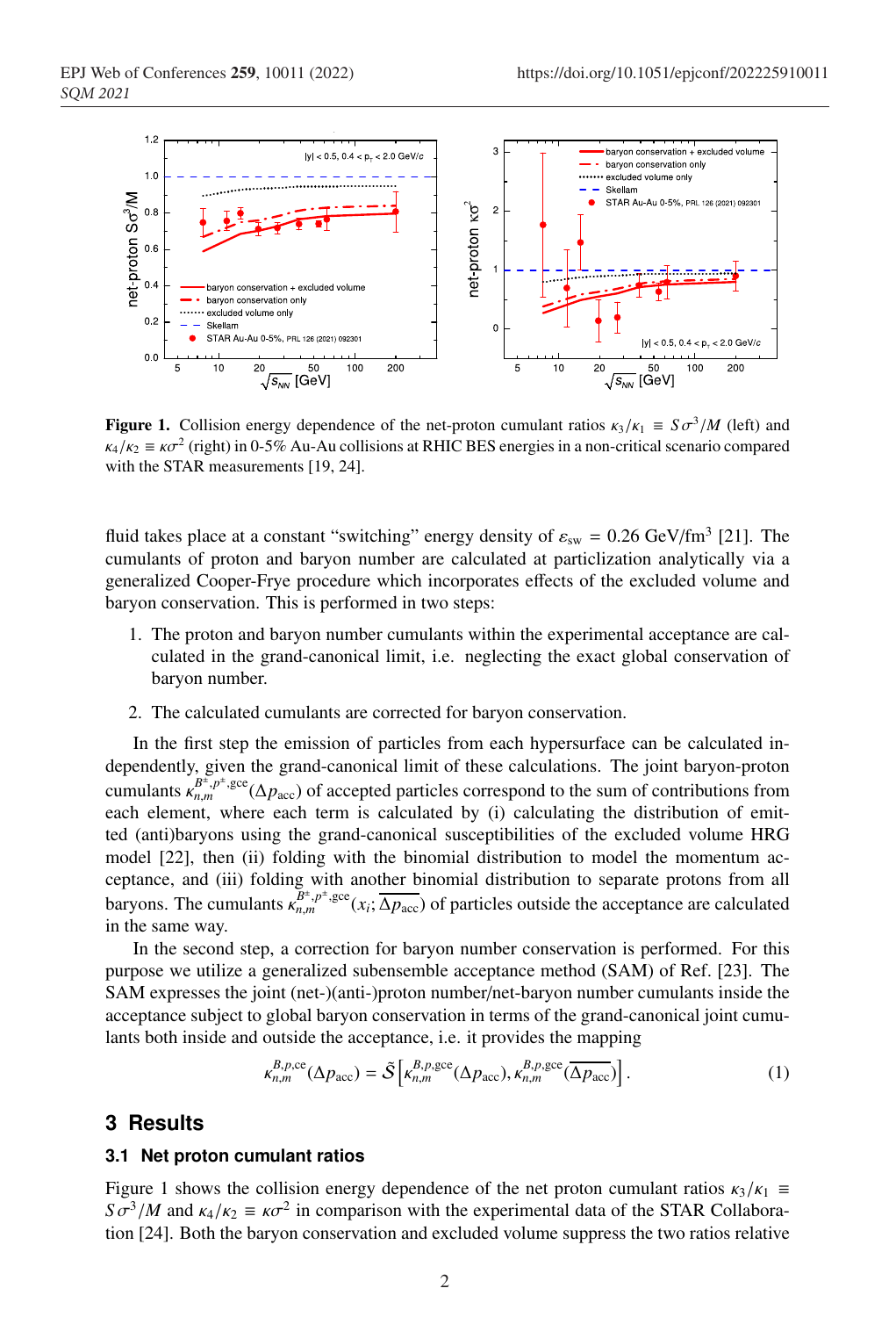to the baseline of unity, and lead to a monotonic collision energy dependence. It is clear that baryon conservation has a larger influence at all energies compared to the excluded volume, however, both effects are necessary to obtain a quantitative description of the  $S\sigma^3/M$  data at  $\sqrt{s_{NN}} \geq 20$  GeV. At lower energies the data indicate a smaller suppression of  $S\sigma^3/M$  than predicted by the calculation. As for  $\kappa \sigma^2$ , the STAR data show possible indications for a nonmonotonic collision energy dependence which is not observed in the baseline calculation, however, more precise data at the lowest energies are required to make a robust conclusion.

#### **3.2 Factorial cumulants**

In addition to the ordinary cumulants, we also explore the (anti)proton correlation functions (factorial cumulants)  $\hat{C}_k$ , which probe genuine multi-particle correlations and thus should be sensitive probes of the critical behavior [15]. We find that the high-order factorial cumulants,  $\hat{C}_3/\hat{C}_1$  and  $\hat{C}_4/\hat{C}_1$ , indicate the presence of only mild multi-particle correlations among protons in the non-critical scenario. The second scaled factorial cumulant of protons,  $\hat{C}_2/\hat{C}_1$ , shown in Fig. 2, indicates sizable negative two-particle correlations. The calculation results agree with the experimental data at  $\sqrt{s_{NN}} \geq 20$  GeV but overestimate the strength of negative correlations at lower collision energies. This may either indicate sizable volume fluctuations at those energies, or presence of attractive interactions among protons.



**Figure 2.** Collision energy dependence of the second scaled factorial cumulant  $\hat{C}_2/\hat{C}_1$  of protons (red line) and baryons (black line) in 0-5% central Au-Au collisions. The red squares depict the experimental data of the STAR Collaboration for protons [8] while the black circles correspond to baryons reconstructed from the proton data using the binomial distribution.

#### **3.3 Protons versus baryons**

Our setup allows one to explore the quantitative differences between proton and baryon number fluctuations. It has been argued that baryon cumulants can be reconstructed from the measured proton ones via a binomial unfolding [25], which essentially corresponds to an additional efficiency correction. In particular, the second scaled factorial cumulant of baryons reads  $\hat{C}_2^B/\hat{C}_1^B \approx 2 \hat{C}_2^P/\hat{C}_1^P$ , the corresponding experimental data of the STAR Collaboration based on this relation is shown in Fig. 2 by black symbols. The model calculations of two-particle baryon correlations agree well with the reconstructed STAR data for baryons